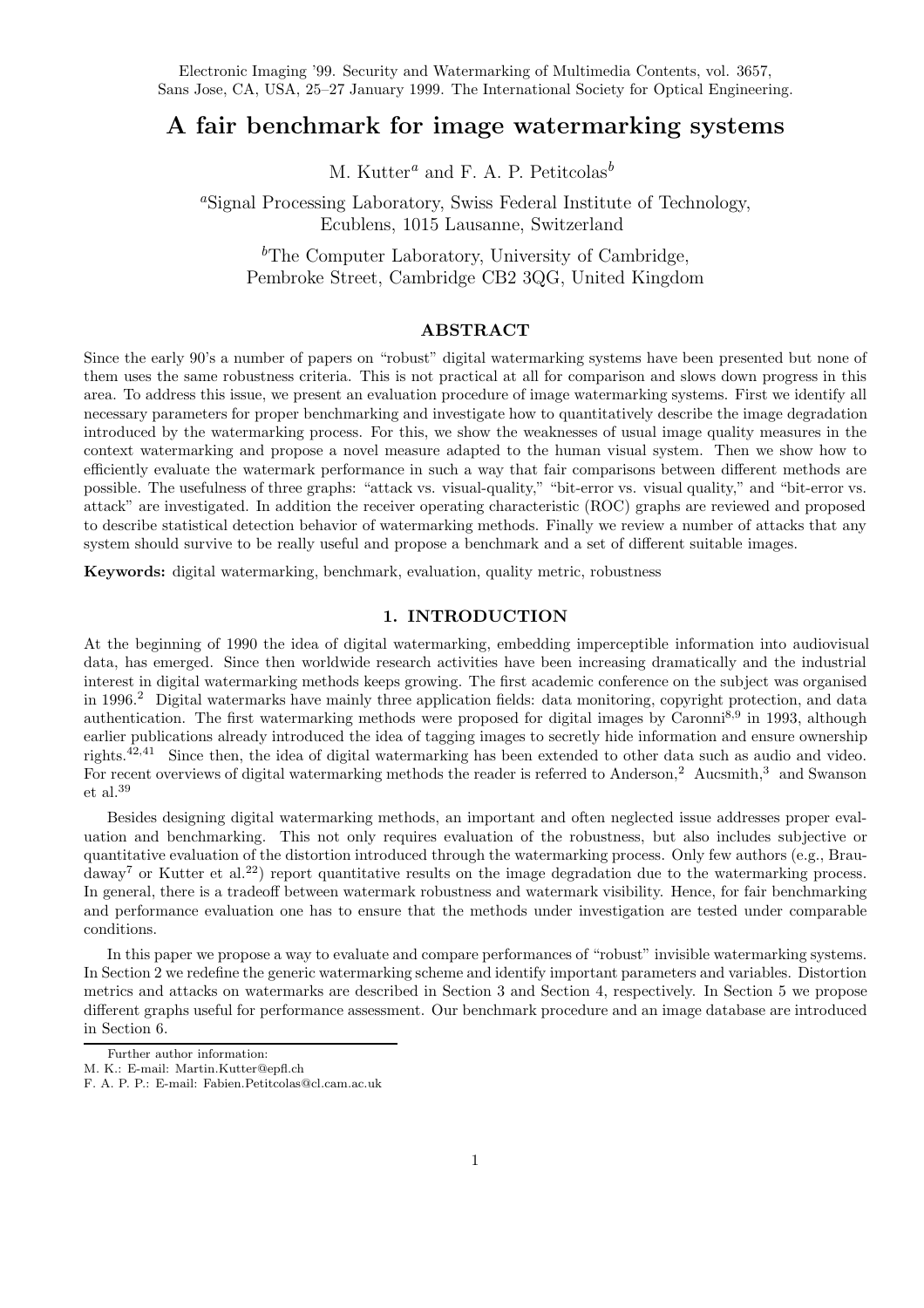# **2. DIGITAL WATERMARKING: FRAMEWORK, DEFINITIONS AND PARAMETERS**

In order to identify important watermarking parameters and variables, we first need to have a look at the generic watermarking embedding and recovery schemes. In the following we use the same notation for sets and their elements; the difference should be obvious to the reader.

Figure 1 illustrates the generic embedding process. Given an image  $I$ , a watermark W and a key K (usually the seed of a random number generator) the embedding process can be defined as a mapping of the form:  $I \times K \times W \to I$ and is common to all watermarking methods.

The generic detection process is depicted in Figure 2. Its output is either the recovered watermark  $W$  or some kind of confidence measure indicating how likely it is for a given watermark at the input to be present in the image  $\tilde{I}'$  under inspection.

There are several types of watermarking systems. They are defined by their inputs and outputs:

- **Private watermarking** systems require at least the original image. *Type I* systems, extract the watermark W from the possibly distorted image  $I'$  and use the original image as a hint to find where the watermark could be in  $\tilde{I}'(\tilde{I}' \times I \times K \to W)$ . Type II systems (e.g.,<sup>9,10,35</sup>) also require a copy of the embedded watermark and just yield a 'yes' or 'no' answer to the question: does  $\tilde{I}'$  contain the watermark  $W$ ?  $(\tilde{I}' \times I \times K \times W \rightarrow \{0,1\})$ . It is expected that this kind of scheme will be more robust than the others since it conveys very little information and requires access to secret material.<sup>11</sup>
- **Semi-private watermarking** does not use the original image for detection  $(\tilde{I}' \times K \times W \rightarrow \{0, 1\})$  but answers the same question. The only use of private and semi-private watermarking seems to be evidence in court to prove ownership and copy-control in applications such as DVD where the reader needs to know whether it is allowed to play the content or not. A large number of the currently proposed schemes fall in this category.5,20,26,27,45,48,55
- **Public watermarking** (also referred to as *blind* watermarking) remains the most challenging problem since it requires neither the secret original I nor the embedded watermark  $W$ . Indeed such systems really extract n bits of information (the watermark) from the watermarked image:  $\tilde{I}' \times K \to W$ .<sup>15,16,21,23,40,56</sup> Public watermarks have much more applications than the others and we will focus our benchmark on these systems. Actually the embedding algorithms used in public systems can always be used into a private one improving robustness at the same time.
- There is also **asymmetric watermarking** (or *public key watermarking*) which has the property that any user can read the watermark, without being able to remove it.

After grouping the different systems, we can now identify important parameters and variables.

- **Amount of embedded information** This is an important parameter since it directly influences the watermark robustness. The more information one wants to embed, the lower is the watermark robustness. The information to be hidden depends on the application. In order to avoid small scale proprietary solutions, it seems reasonable to assume that one wants to embed a number similar to the one used for ISBN<sup>∗</sup> (roughly 10 digits) or better ISRC<sup>†</sup> (roughly 12 alphanumeric characters). On top of this, one should also add the year of copyright, the permissions granted on the work and rating for it.<sup>30</sup> This means that roughly 70 bits of information should be embedded in an image. This does not include extra bits added for error correction codes.
- **Watermark embedding strength** There is a tradeoff between the watermark embedding strength (hence the watermark robustness) and quality. Increased robustness requires a stronger embedding, which in turn increases the visual degradation of the images.

<sup>∗</sup>International Standard Book Numbering

<sup>†</sup>International Standard Recording Code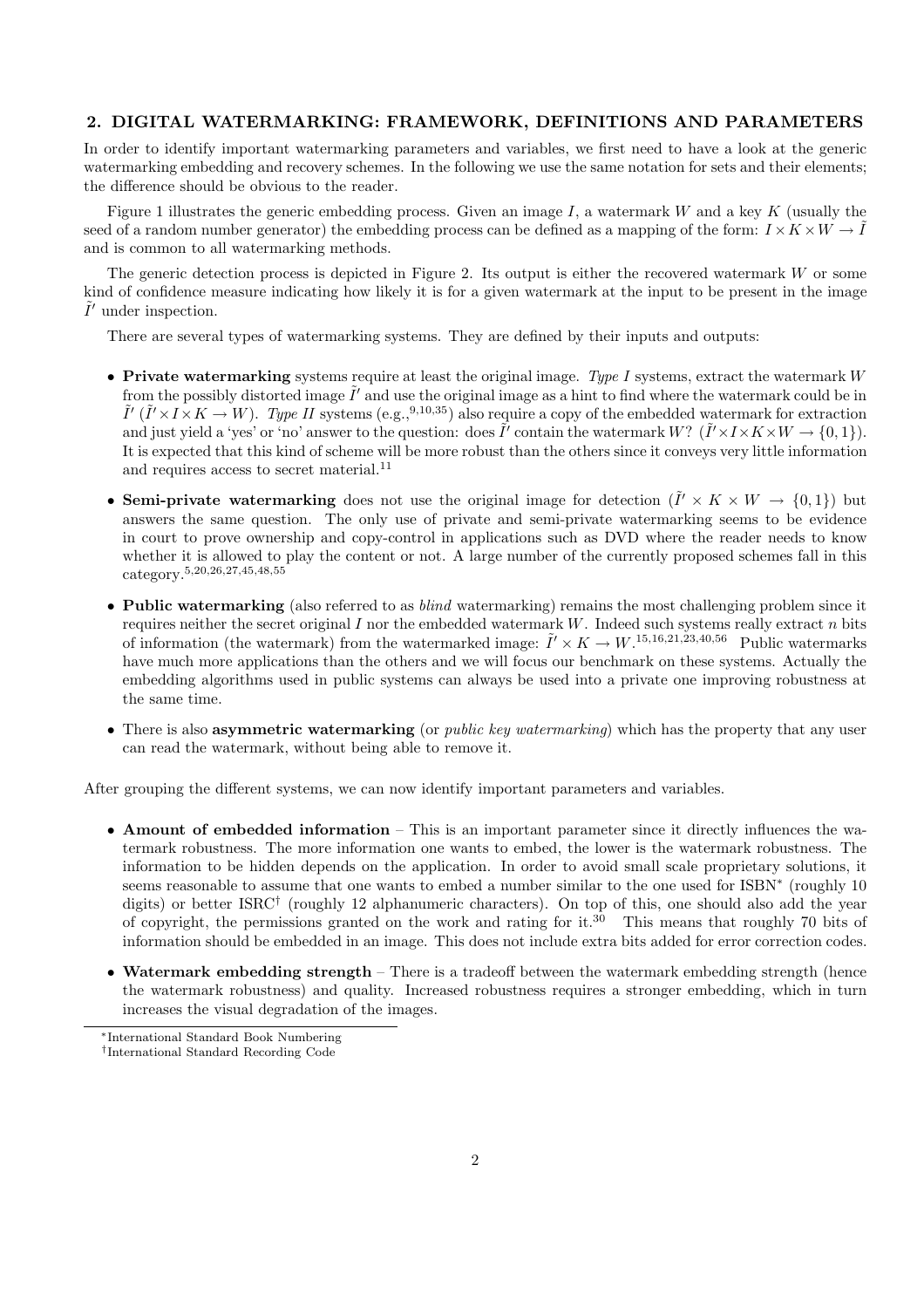



**Figure 1.** Generic digital watermark embedding scheme.



- **Size and nature of the picture** Although very small pictures do not have much commercial value, a watermarking software needs to be able to recover a watermark from them. This avoids a "Mosaic" attack<sup>33</sup> on them and allows tiling, used very often in Web applications. For printing applications high resolution images are required but one also wants to protect these images after they are resampled and used on the Web. Photographers and stock photo companies have great concerns about having their work stolen and most of them still rely on small images, visible watermarks and even "rollover java scripts"‡ to reduce infringement. Furthermore the nature of the image has also an important impact on the watermark robustness. Very often methods featuring a high robustness for scanned natural images have a surprisingly reduced robustness for synthetic images (e.g., computer generated images). A fair benchmark should use a wide range of picture sizes, from few hundred to several thousands pixels, and different kind of images.
- **Secret information (e.g., key)** Although the amount of secret information has no direct impact on the visual fidelity of the image or the robustness of the watermark, it plays an important role in the security of the system. The key space, that is the range of all possible values of the secret information,§ must be large enough to make exhaustive search attacks impossible. The reader should also keep in mind that many security systems fail to resist to very simple attacks because of bad software engineering.<sup>1,33</sup>

# **3. VISUAL QUALITY METRICS**

As mentioned in the previous section, the watermark robustness dependents directly on the embedding strength, which in turn influences the visual degradation of the image. For fair benchmarking and performance evaluation, the visual degradation due to the embedding is an important and unfortunately often neglected issue. Since there is no universal metric, we review in this section the most popular pixel based distortion criteria and introduce one metric which makes use of the effect in the human visual system (HVS).

#### **3.1. Pixel Based Metrics**

Most distortion measures or quality metrics used in visual information processing belong to the group of *difference* distortion measures.<sup>38</sup> The first part of Table 3.1 lists the most popular difference distortion measures. Theses measure are all based on the difference between the original, undistorted and the modified, distorted signal. The second part of the same table shows distortion measures based on the correlation between the original and the distorted signal. For a comparative study of the measures the interested reader is referred to Eskicioglu and Fisher.<sup>14</sup>

Nowadays, the most popular distortion measures in the field of image and video coding and compression are the *Signal to Noise Ratio (SNR)*, and the *Peak Signal to Noise Ratio (PSNR)*. They are usually measured in *decibels* (dB):  $SNR(dB) = 10 \log_{10}(SNR)$ .

Their popularity is very likely due to the simplicity of the metric. However, it is well known that these difference distortion metrics are not correlated with human vision. This might be a problem for their application in digital watermarking since sophisticated watermarking methods exploit in one way or the other the HVS. Using the above metric to quantify the distortion caused by a watermarking process might therefore result in misleading quantitative distortion measurements. Furthermore these metrics are usually applied to the luminance and chrominance channels of images. If the watermarking methods work in the same color-space, for example luminance modification, this does not pose a problem. On the contrary, if the methods use different color spaces, these metric are not suitable.

<sup>‡</sup>These scripts are used to display images in such a way that they are replaced by another image (typically a copyright sign) when the user moves the cursor on it to save it. Contrary to popular belief, this does not provide any security.

<sup>&</sup>lt;sup>§</sup>Depending on the type of watermarking, the key space can be K,  $W \times K$  or a subset of  $I \times W \times K$ .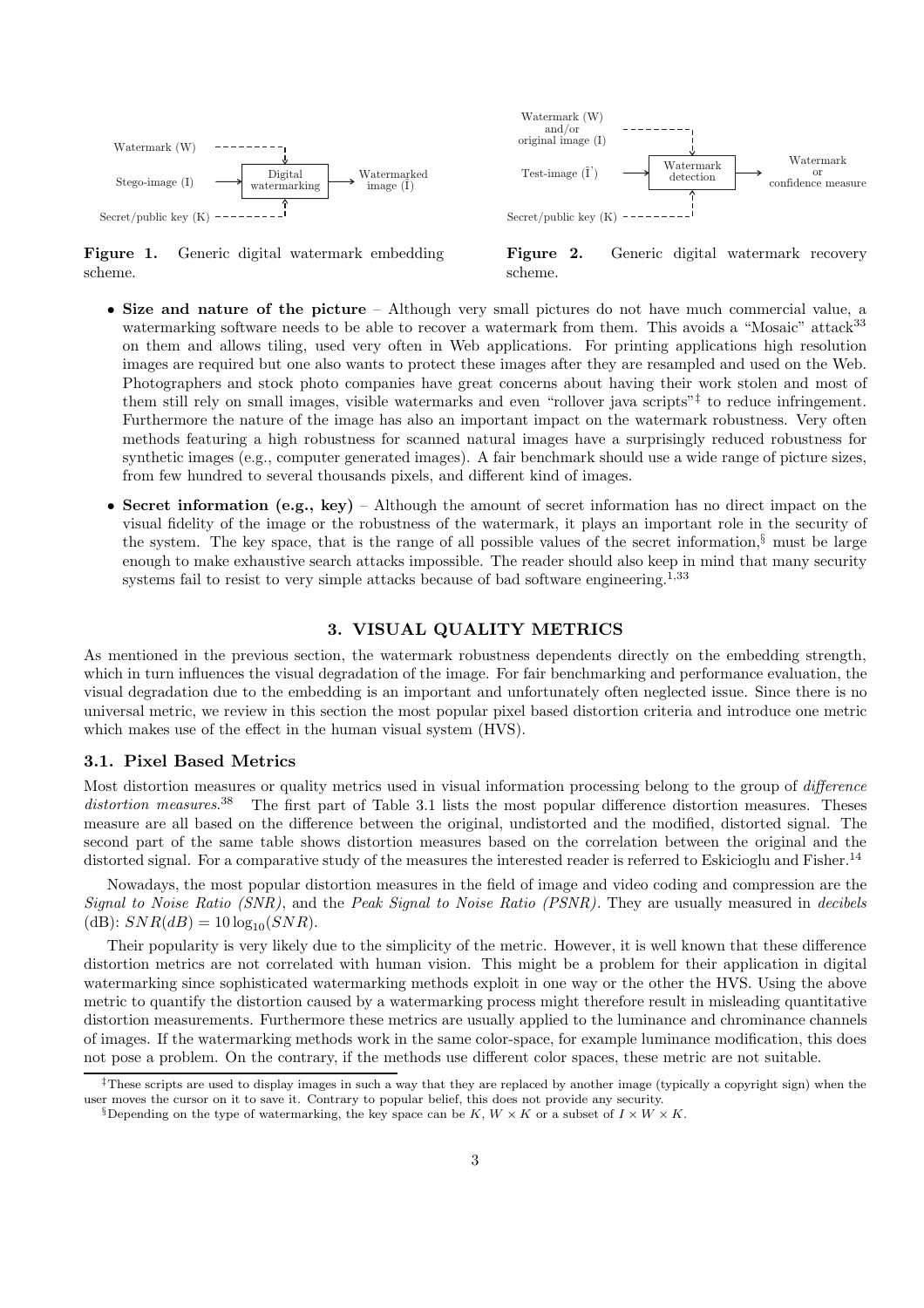| Difference Distortion Metrics      |                                                                                                                                                                        |  |  |  |  |  |
|------------------------------------|------------------------------------------------------------------------------------------------------------------------------------------------------------------------|--|--|--|--|--|
| Maximum Difference                 | $\label{eq:MD} M\,\overline{D\,}=\,\max\,\left \,I_{\,m\,,\,n}\,-\,\tilde{I}_{\,m\,,\,n}\,\right $                                                                     |  |  |  |  |  |
| Average Absolute Difference        | $AD = \frac{1}{MN} \sum  I_{m,n} - \tilde{I}_{m,n} $                                                                                                                   |  |  |  |  |  |
| Norm. Average Absolute Difference  | $\small NAD = \sum  I_{m,n}-\tilde{I}_{m,n} /\sum  I_{m,n} $                                                                                                           |  |  |  |  |  |
| Mean Square Error                  | $MSE = \frac{1}{MN}\sum \bigg(I_{m,n} - \bar{I}_{m,n}\bigg)^2$                                                                                                         |  |  |  |  |  |
| Normalised Mean Square Error       | $NMSE = \sum \left(I_{m,n} - \bar{I}_{m,n}\right)^2 / \sum I_{m,n}^2$                                                                                                  |  |  |  |  |  |
| $L^p$ -Norm                        | $L^p = \left( \frac{1}{MN} \sum_{m,n}  I_{m,n} - \bar{I}_{m,n} ^p \right)^{-1}$                                                                                        |  |  |  |  |  |
| Laplacian Mean Square Error        | $\small LMSE = \sum \Big( \nabla^2 I_{m,n} - \nabla^2 \bar{I}_{m,n} \Big)^2 / \sum (\nabla^2 I_{m,n})^2$                                                               |  |  |  |  |  |
| Signal to Noise Ratio              | $\label{eq:snr} \operatorname{SNR} = \sum I_{m,n}^2 / \sum \Big( I_{m,n} - \tilde{I}_{m,n} \Big)^2$                                                                    |  |  |  |  |  |
| Peak Signal to Noise Ratio         | $\label{eq:PSNR} PSNR = MN \max_{m,n} I_{m,n}^2 / \sum \Big( I_{m,n} - \bar{I}_{m,n} \Big)^2$                                                                          |  |  |  |  |  |
| Image Fidelity                     | $\label{eq:IF} IF = 1 - \sum \Big( I_{m,n} - \bar{I}_{m,n} \Big)^2 \, / \sum I_{m,n}^2$                                                                                |  |  |  |  |  |
| Correlation Distortion Metrics     |                                                                                                                                                                        |  |  |  |  |  |
|                                    |                                                                                                                                                                        |  |  |  |  |  |
| Normalised Cross-Correlation       | $NC = \sum I_{m,n} \overline{I}_{m,n}/\sum I_{m,n}^2$                                                                                                                  |  |  |  |  |  |
| Correlation Quality                | $\label{eq:cap} \begin{aligned} \boldsymbol{C}\boldsymbol{Q} = \sum \boldsymbol{I}_{m,n}\boldsymbol{\tilde{I}}_{m,n} / \sum \boldsymbol{I}_{m,n} \end{aligned}$        |  |  |  |  |  |
|                                    | Others                                                                                                                                                                 |  |  |  |  |  |
| Structural Content                 | $SC = \sum I_{m,n}^2 / \sum \tilde{I}_{m,n}^2$                                                                                                                         |  |  |  |  |  |
| Global Sigma Signal to Noise Ratio | $GSSNR = \sum \sigma_b^2 / \sum \left( \sigma_b - \tilde{\sigma}_b \right)^2$                                                                                          |  |  |  |  |  |
|                                    | $\overline{2}$<br>blockb                                                                                                                                               |  |  |  |  |  |
| Sigma Signal to Noise Ratio        | $\frac{1}{P}\sum_{\text{block}}I_{m,n}^{2}-\left(\frac{1}{P}\right)_{\text{t}}$<br>$\sum$ SSNR <sub>b</sub> where SSNR <sub>b</sub> = 10 log <sub>10</sub><br>$SSNR =$ |  |  |  |  |  |
| Sigma to Error Ratio               | $\frac{\sigma_b^2}{\sum_{j} (I_{m,n} - \bar{I}_{m,n})^2}$<br>$\label{eq:se} SER_b\,=\,$                                                                                |  |  |  |  |  |
| Histogram Similarity               | $HS = \sum  f_I(c) - f_{\tilde I}(c)  \text{ where } f_I(c) \text{ is the relative frequency}$                                                                         |  |  |  |  |  |

Note:  $\nabla^2 I_{m,n} = I_{m+1,n} + I_{m-1,n} + I_{m,n+1} + I_{m,n-1} - 4 I_{m,n}$ 

**Table 1.** Commonly used pixel based visual distortion metrics.  $I_{m,n}$  represents a pixel, whose coordinates are  $(m, n)$ , in the original, undistorted image, and  $\tilde{I}_{m,n}$  represents a pixel, whose coordinates  $(m, n)$ , in the watermarked image. GSSNR, SSNR and SER require the division of the original and watermarked images into B blocks of P pixels (e.g.,  $4 \times 4$  pixels). More details are given in Nunes.<sup>28</sup>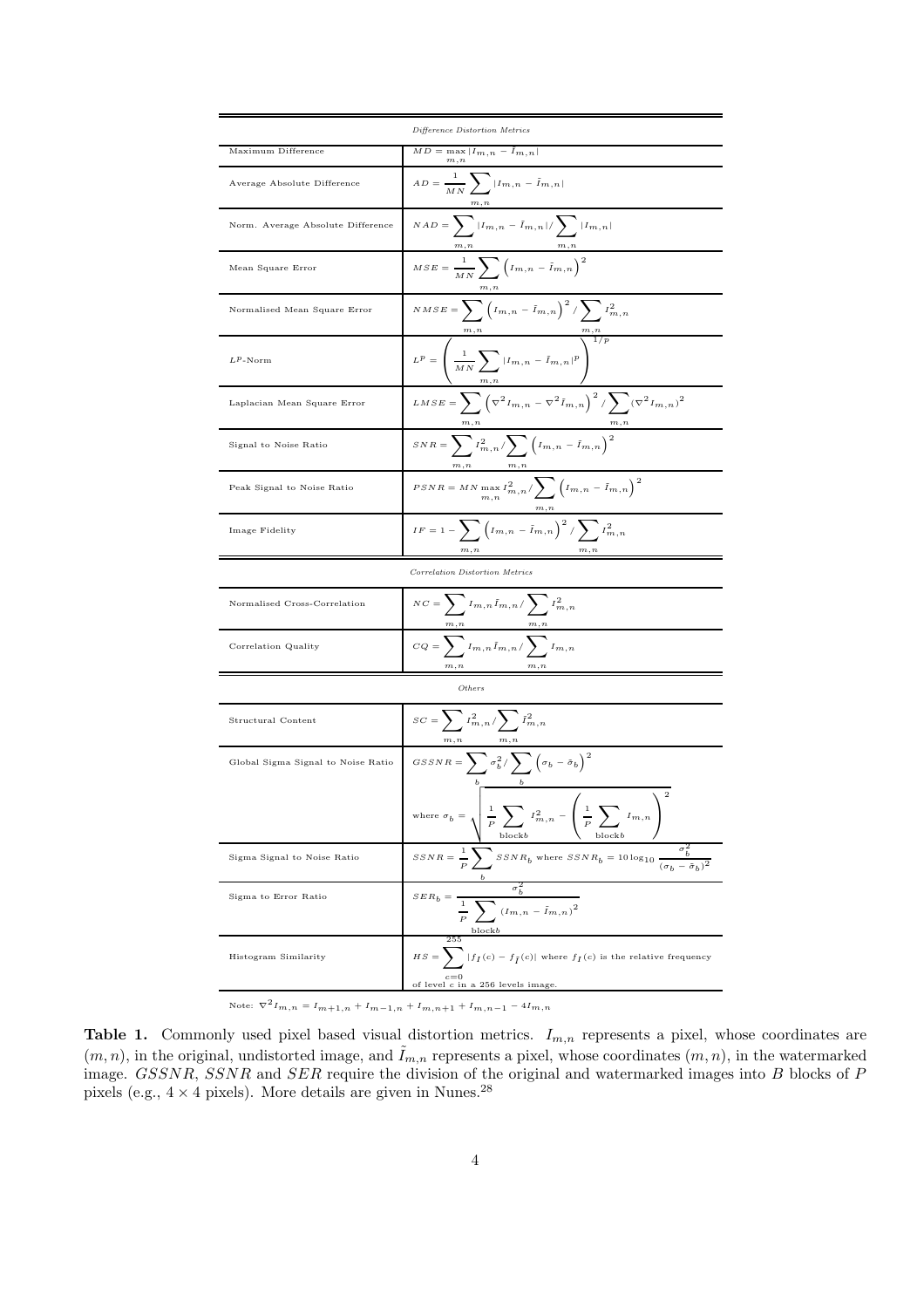| Rating | Impairment                | Quality   |
|--------|---------------------------|-----------|
| 5      | Imperceptible             | Excellent |
| 4      | Perceptible, not annoying | Good      |
| 3      | Slightly annoying         | Fair      |
| 2      | Annoying                  | Poor      |
|        | Very annoying             | Bad       |

**Table 2.** ITU-R Rec. 500 Quality ratings on a scale from 1 to 5.

#### **3.2. Perceptual Quality Metrics**

The weaknesses of the pixel-based distortion metrics have been known for a long time. In recent years more and more research concentrates on distortion metrics adapted to the human visual system by taking various effect into account.46,51–53 In this paper, we make use of a distortion metric proposed by van den Branden Lamprecht and Farrell.<sup>46</sup> The perceptual quality measure exploits the contrast sensitivity and masking phenomena of the HVS and is based on a multi-channel model of the human spatial vision.

Computing the metric involves the following steps: coarse image segmentation, decomposition of the coding error and the original image into perceptual components using filter banks, computing the detection threshold for each pixel using the original image as masker, dividing the filtered error by the decision threshold, pooling over all color channels. The unity for the metric is given in *units above threshold* also referred to as *Just Noticeable Difference* (JND). The overall metric, *Masked Peak Signal to Noise Ratio (MPSNR)* is then given by:

$$
MPSNR = 10\log_{10}\frac{255^2}{E^2}
$$
 (1)

where  $E$  is the computed distortion. Since this quality metric does not have exactly the same meaning as the known dB's, it is referred to as *visual decibels* (vdB). A normalised quality rating is often more useful. We use the ITU-R Rec. 500 quality rating Q. The rating is computed as:

$$
Q = \frac{5}{1 + N \times E} \tag{2}
$$

where  $E$  is the measured distortion and  $N$  a normalisation constant.  $N$  is usually chosen such that a known reference distortion maps to the corresponding quality rating. Table 2 lists the ratings and the corresponding visual perception and quality.

The ITU rating has several advantages, such as not blowing up for not distorted images, over the MPSNR quality metric and is hence more suitable for the watermarking purpose.

The software to compute the presented distortion metric is available for non commercial usage and can be downloaded at <http://ltswww.epfl.ch/mpqm/>.

# **4. POSSIBLE ATTACKS ON WATERMARKS**

We propose here a list of attacks against which watermarking system could be judged. We do not make a difference between intentional and unintentional processing.

- **JPEG compression** JPEG is currently one of the most widely used compression algorithms for images and any watermarking system should be resilient to some degree of compression.
- **Geometric transformations**
	- **Horizontal flip** Many images can be flipped without loosing any value. Although resilience to flipping is usually straightforward to implement only very few systems do survive it.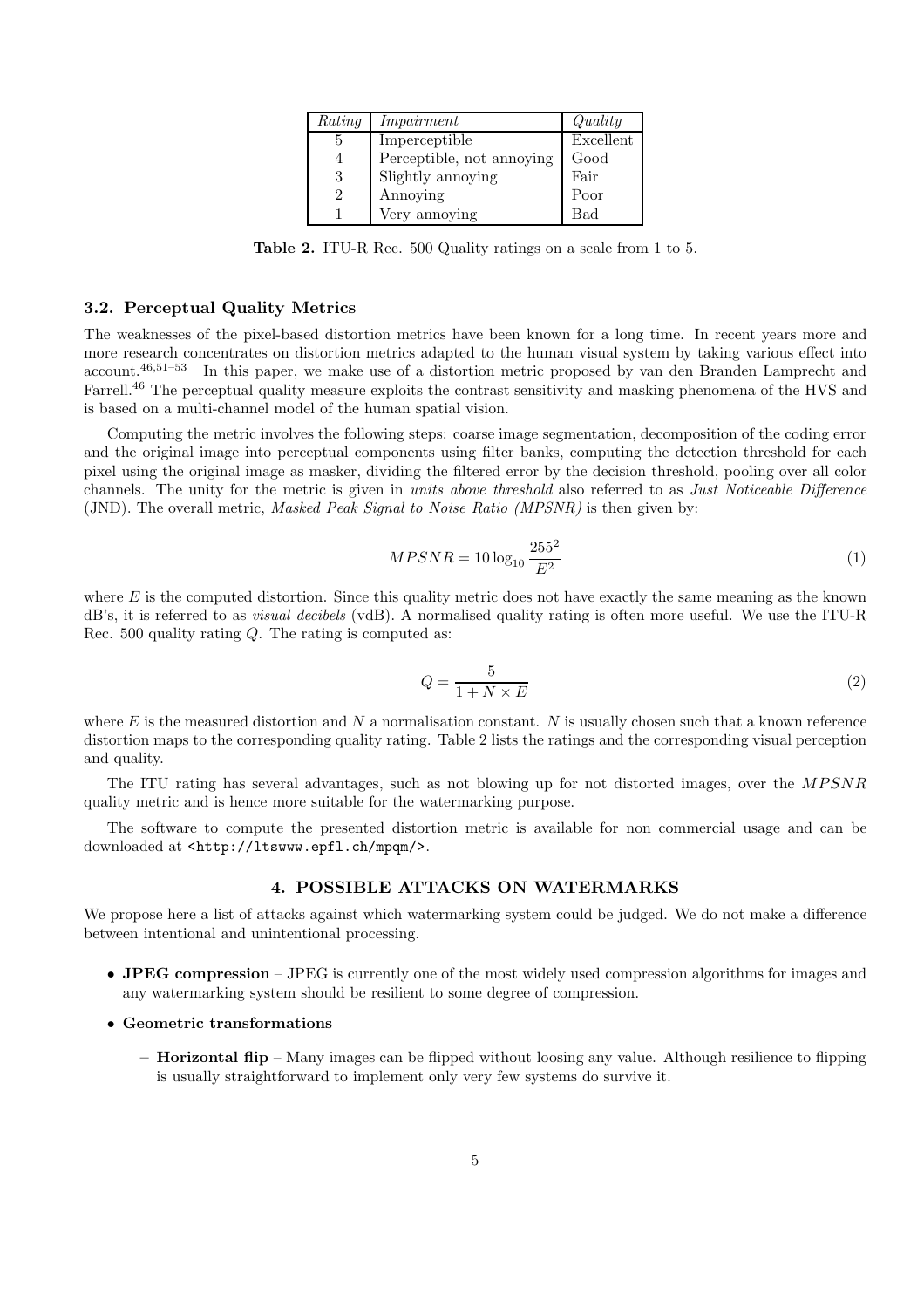- **Rotation** Small angle rotation, often in combination with cropping, does not usually change the commercial value of the image but can make the watermark un-detectable. Rotations are used to realign horizontal features of an image and it is certainly the first modification applied to an image after it has been scanned. For benchmarking we propose to crop the rotated image so that there is no need to add a fixed color border to it.
- **Cropping** In some cases, infringers are just interested by the "central" part of the copyrighted material, moreover more and more Web sites use image segmentation, which is the basis of the "Mosaic" attack.<sup>31</sup> This is of course an extreme case of cropping.
- **Scaling** As we noticed earlier, this happens when a printed image is scanned or when a high resolution digital image is used for electronic applications such as Web publishing. This should not be neglected as we move more and more toward Web publishing. Scaling can be divided into two groups, uniform and non-uniform scaling. Under uniform scaling we understand scaling which is the same in horizontal and vertical direction. Non-uniform scaling uses different scaling factors in horizontal and vertical direction (change of aspect ratio). Very often digital watermarking methods are resilient only to uniform scaling.
- **Deletion of lines or columns** This was our first attack on some copyright marking systems and is very efficient against any straightforward implementation of spread-spectrum techniques in the spatial domain. Removing k samples at regular intervals in a pseudo random sequence  $(-1, 1)$  (hence shifting the next ones) typically divides by k the amplitude of the cross correlation peak with the original sequence.
- **Generalised geometrical transformations** A generalised geometrical transformation is a combination of non-uniform scaling, rotation, and shearing.
- **Random geometric distortions (StirMark)** These distortions were detailed in an earlier paper32,33 and we suggested that image-watermarking tools, which do not survive them should be considered unacceptably easy to break.
- **Geometric distortions with JPEG** Rotation, and scaling alone are not enough they should be also tested in combination with JPEG compression. Since most artists will first apply the geometric transformation and then save the image in a compressed format it makes sense to test robustness of watermarking system to geometric transformation followed by compression. However an exhaustive test should also include the contrary since it might be tried by willful infringers. It is difficult to chose a minimal "quality factor" for JPEG as artifact quickly appear. However experience from professionals shows that "quality factors" down to 70% are reasonable. Artists seem to use JPEG extensively as well as resizing.<sup>17</sup>

## • **Enhancement techniques**

- **Low pass filtering** This includes linear and non-linear filters. Frequently used filters include median, Gaussian, and standard average filters.
- **Sharpening** Sharpening functions belong to the standard functionalities of photo edition software. These filters can be used as an effective attack on some watermarking schemes because they are very effective at detecting high frequency noise introduced by some digital watermarking software. More subtle attacks are based on the Laplacian operator<sup>4</sup>: in its simplest version the attacked image is  $\tilde{I}' =$  $I - \alpha \nabla^2 (\nabla^2 I - I)$  where  $\alpha$  is the strength of the attack.
- **Histogram modification** This includes histogram stretching or equalisation which are sometimes used to compensate poor lightening conditions.
- **Gamma correction** Very frequently used operation to enhance images or adapt images for display, for example after scanning.
- **Color quantisation** This is mostly applied when pictures are converted to the Graphics Interchange Format (GIF) extensively used for Web publishing. Color quantisation is very often accompanied by **dithering** which diffuses the error of the quantisation.
- **Restoration** These techniques are usually designed to reduce the effects of specific degradation processes but could also be used without priori knowledge of the noise introduced by the watermarking system.<sup>32</sup>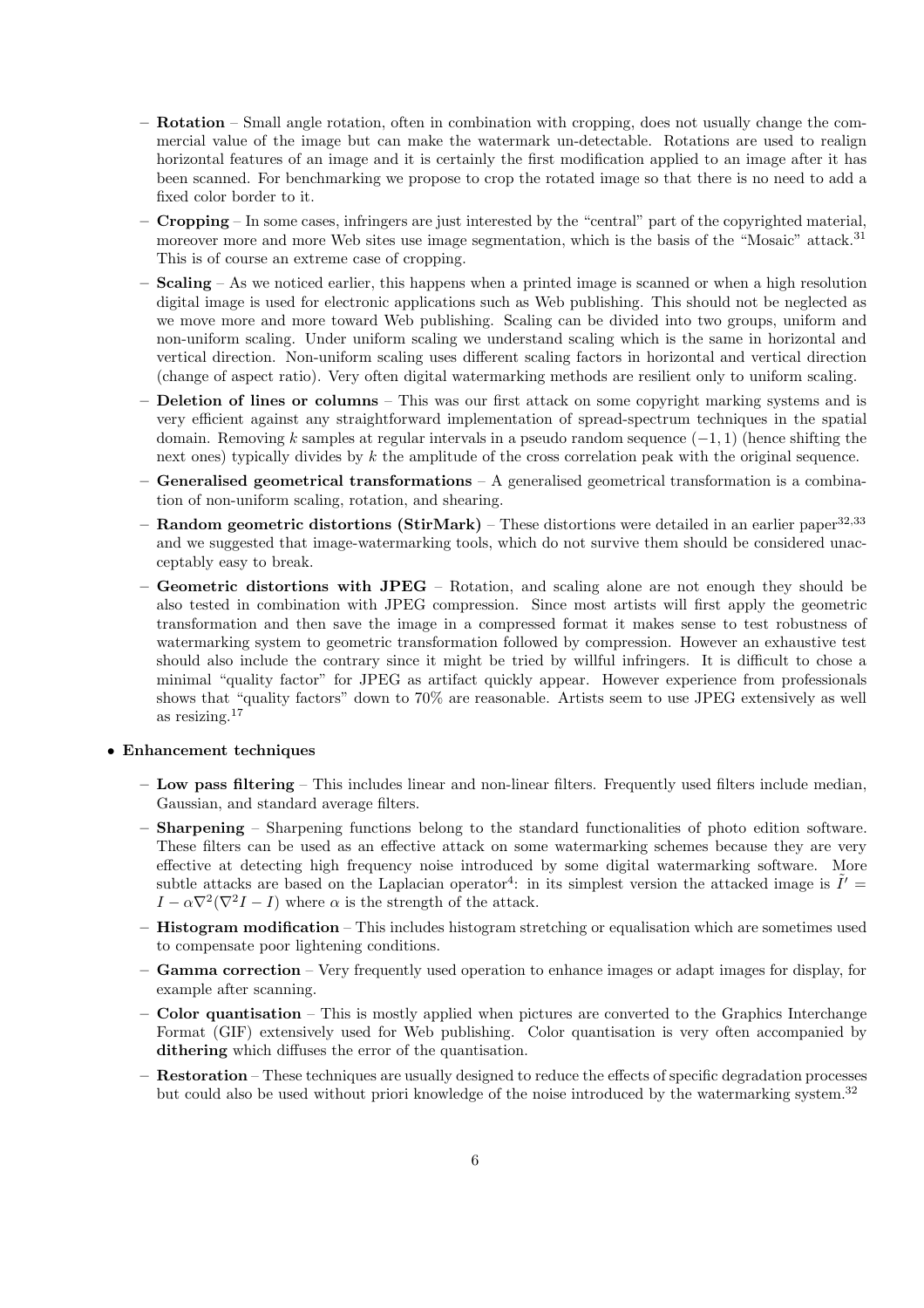|                               | Parameter      |            |                   |             |  |
|-------------------------------|----------------|------------|-------------------|-------------|--|
| Graph Type                    | Visual Quality | Robustness | Attack            | $\it{Bits}$ |  |
| Robustness vs. attack         | fixed          | variable   | variable          | fixed       |  |
| Robustness vs. visual quality | variable       | variable   | fixed             | fixed       |  |
| Attack vs. visual quality     | variable       | fixed      | variable          | fixed       |  |
| <b>ROC</b>                    | fixed          | fixed      | variable<br>fixed | fixed       |  |

**Table 3.** Different graphs and corresponding variables and constants.

- **Noise addition** Additive noise and uncorrelated multiplicative noise have been largely addressed in the communication theory and signal processing theory literature. Authors often claim that their copyright marking techniques survive this kind of noise but many forget to mention the maximum level of acceptable noise.
- **Printing-scanning** This process introduces geometrical as well as noise-like distortions.
- **Statistical averaging and collusion** Given two or more copies of the same image but with different marks, it should not be possible to remove the marks by averaging these images or by taking small parts of all images and reassembling them.
- **Over-marking** In this case the attacker needs special access to the marking software. Current commercial implementations will refuse to add a watermark if another is already embedded. Consequently the attacks need to bypass the test implemented in the software.<sup>6</sup> However manufacturers have full access to the marking software and can perform this test without any difficulty.
- **Oracle attack** When a public decoder is available, an attacker can remove a mark by applying small changes to the image until the decoder cannot find it anymore. A theoretical analysis of this attack and a possible countermeasure (randomising the detection process) have been presented recently.<sup>24</sup> One could also make the decoding process computationally expensive. However neither approach is really satisfactory in the absence of tamper-resistant hardware.

We consider this list to be a minimum for watermarking testing. Random non-linear imperceptible geometric distortions are still very challenging and solutions have not been discussed yet.

# **5. PERFORMANCE EVALUATION AND REPRESENTATION**

In order to properly evaluate the performance of watermarking schemes and allow fair comparison between different schemes, the test setup conditions are of high importance. In this section the possible evaluation tools are outlined, together with the test setup and conditions. Table 3 lists useful graphs, together with the variable and fixed parameters for comparison.

For all evaluation strategies it is very important to perform the tests using different keys and a variety of images with changing image size and nature. The results should then be averaged and plotted. If performance evaluation on individual images is required, for example for direct performance comparison of two methods for one image, it is still very important that all tests are repeated several times, using different keys. In the following, *attack* refers to any attack of the previous section. The term *robustness* describes the watermark resistance to these attacks and can be measured by the *bit-error rate* which is defined as the ratio of wrong extracted bits to the total number of embedded bits. The *visual quality* is the result of a distortion metric such as MPSNR.

In order to illustrate the usefulness of the proposed graphs, we implemented a comparative scenario for two simple watermarking methods. Both methods are based on spread-spectrum modulation, but in different domains. One method uses the spatial domain while the other method uses a multi-resolution environment (three level wavelet transform with Daubechies 6 tap filters). The systems use a secret key which serves as seed for a pseudo random number generator used to generate the spread spectrum sequences. As robustness measure we use the bit-error rate, the metric for the visual quality is the rating Q introduced in Section 3.2, and the attack is JPEG compression. All tests were performed on the  $512 \times 512$ , 24-bit colour version of *lena*. Each test was repeated using each time a randomly chosen key. The watermark length is 100 bits.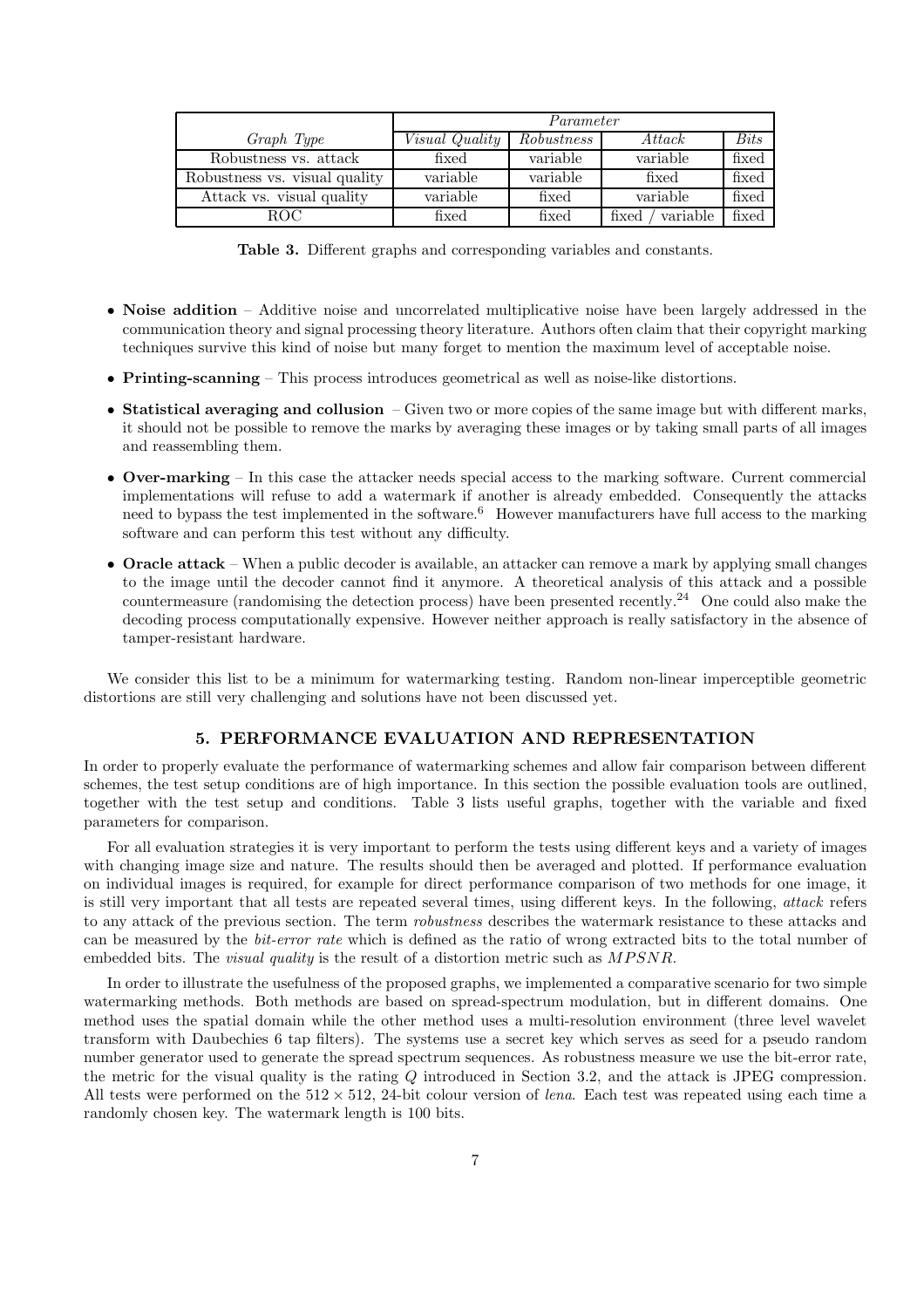

**Figure 3.** Bit-error vs. attack graph for spreadspectrum modulation in a spatial and multi-resolution environment. The visual quality was fixed to 4.5. It is clearly visible, that the multi-resolution approach has a higher robustness.



**Figure 4.** Bit-error vs. visual quality graph for spread-spectrum modulation in a spatial and multi-resolution environment. The attack was fixed to JPEG compression with 75% quality. Again the multi-resolution approach shows superior performance.

#### **5.1. Bit-Error vs. Attack Strength Graph**

One of the most important graphs relates the watermark robustness to the attack. Usually this graph shows the bit-error rate as a function of the attack strength for a given visual quality. Several papers have used this graph, unfortunately without explicitly reporting the visual image quality. This evaluation allows direct comparison of the watermark robustness and shows the overall behaviour of the method towards attacks.

Figure 3 shows this graph for our example. Each test was repeated 10 times, using different keys, and the visual quality rating was fixed to 4.5. It is clearly visible, that for a given visual quality the multi-resolution scheme has superior performance.

# **5.2. Bit-Error vs. Visual Quality Graph**

The "bit-error vs. visual quality" graph shows the relationship between the bit-error and the visual image quality for a fixed attack. For a given attack, this graph can be used to determine the expected bit-error for a desired visual quality. This might be especially useful to determine the minimal visual quality for a desired bit-error rate under a given attack.

Figure 4 shows the graph for our example. The test was repeated 10 times for each image, using a different key. The attack was JPEG-compression at 75% quality. The individual results were then averaged and plotted. We can easily determine the maximal achievable visual quality such that, for example, the bit-error does not exceed a desired value. In addition, the same figure clearly illustrates that for a desired bit-error rate the multi-resolution watermarking scheme allows higher visual qualities.

#### **5.3. Attack vs. Visual Quality Graph**

The "attack vs. visual quality" graph illustrates the maximum allowable attack as a function of the visual quality for a given robustness. This graph allows immediate evaluation of the allowable watermark attack for given visual qualities. This is especially useful if the visual quality range is given and the corresponding maximal allowable distortion, i.e. watermark attack, needs to be evaluated. Furthermore this graph is very useful in comparing different watermarking methods since it facilitates immediate robustness comparisons for a given visual image quality at a fixed bit-error rate.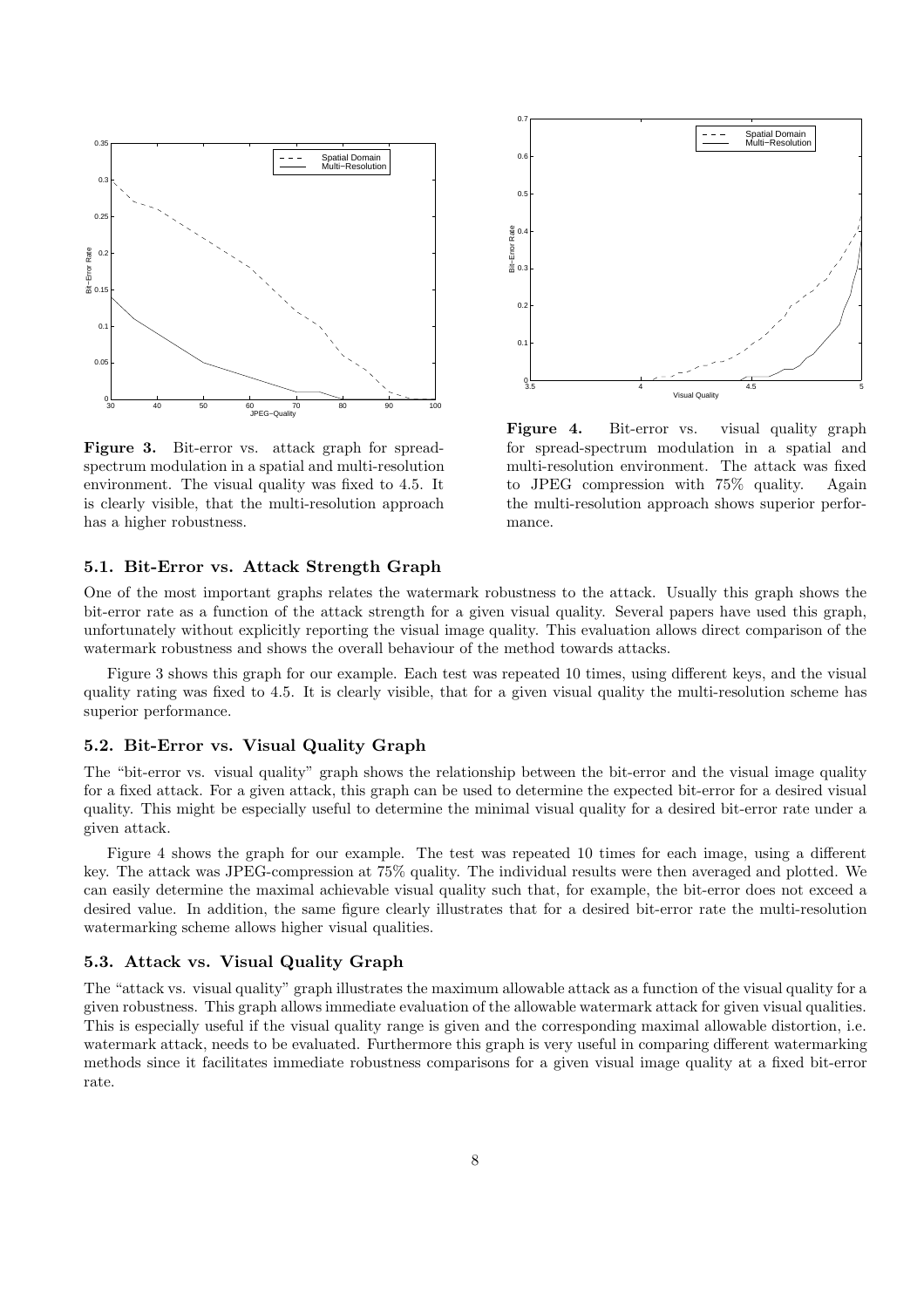Figure 5 shows the graph for our example. The bit-error rate was fixed to 0.1 and every test was repeated 5 times using a different key. The graph clearly shows the superior performance of the multi-resolution approach. For a given visual quality, the spatial watermarking algorithm requires much higher compression qualities.

#### **5.4. Receiver Operating Characteristic Graphs**

Given any image a watermark detector has to fulfill two tasks: decide if the given image is watermarked and decode the encoded information.

The former can be seen as hypothesis testing in that the watermark decoder has to decide between the *alternative hypothesis* (the image is watermarked) and the *null hypothesis* (the image is not watermarked). In binary hypothesis testing two kinds or errors can occur: accepting the alternative hypothesis, when the null hypothesis is correct and accepting the null hypothesis when the alternative hypothesis is true. The first error is often called *Type I* error or *false positive* and the second error is usually called *Type II* error or *false negative*.

Receiver Operating Characteristic (ROC) graphs<sup>57</sup> are very useful in assessing the overall behavior and reliability of the watermarking scheme under inspection. Usually in hypothesis testing, a test statistic is compared against a threshold to decide for one or the other hypothesis. Comparing different watermarking schemes with a fixed threshold may result in misleading results. ROC graphs avoid this problem by comparing the test using varying decision thresholds. The ROC graph shows the relation between the *true positive fraction (TPF)* on the y-axis and the *false positive fraction (FPF)* on the x-axis.

The true positive-fraction is defined as:

$$
TPF = \frac{TP}{TP + FN} \tag{3}
$$

where  $TP$  is the number of true-positive test results, and  $FN$  is the number false negative tests. The false-positive fraction is defined as:

$$
FPF = \frac{FP}{TN + FP}
$$
\n<sup>(4)</sup>

where  $FP$  is the total number of false-positive test results, and TN is the number of true negative test results. In other words, the ROC graph shows TPF-FPF pairs resulting from a continuously varying threshold. An optimal detector has a curve that goes from the bottom left corner to the top left, and then to the top right corner. The diagonal from the bottom left corner to the top right corner describes a detector which randomly selects one or the other hypothesis with equal probability. Hence, the higher the detector accuracy, the more its curve approaches the top left corner. Often the integral under the curve is used as a detector performance measure.To generate these graphs, the same number of watermarked and non-watermarked images should be tested. If the overall performance of watermarking methods is to be evaluated, tests should included a variety of attacks with varying parameters.

Figure 6 shows the ROC graph for our example. Each test was repeated 10 times using a different key and the visual quality was set to 4.5. The attack was JPEG-compression and the quality factor was varied from 30% to 100% in steps of 5%. The two curves in the graph show, that the multi-resolution scheme features higher detection reliability. Furthermore it is interesting to note, that the spatial domain approach has a tendency to reject watermarked images.

#### **6. A BENCHMARK**

As we noticed in the introduction a number of broad claims have been made about the "robustness" of various digital watermarking method. Unfortunately the criteria as well as the pictures used to demonstrate these claims vary from one system to the other and recent attacks<sup>24,25,32,33</sup> show that the robustness criteria used so far are inadequate: JPEG compression, additive Gaussian noise, low pass filtering rescaling, and cropping have been addressed in most the literature5,9–12,15,18–20,22,23,26,27,35,36,43–45,48,49,54,55 but specific distortions such as rotation have been rarely addressed.<sup>21,29</sup> In some cases the watermark is simply said to be "robust against common signal processing algorithms and geometric distortions when used on some standard images."

Most of the potential attacks detailed in Section 4 are actually implemented into the latest version of StirMark<sup>34</sup>: given a watermarked image, StirMark will apply these transformations with various parameters. Then the output images can be tested with watermark detection or extraction programs. The full process can be automated using a simple batch file.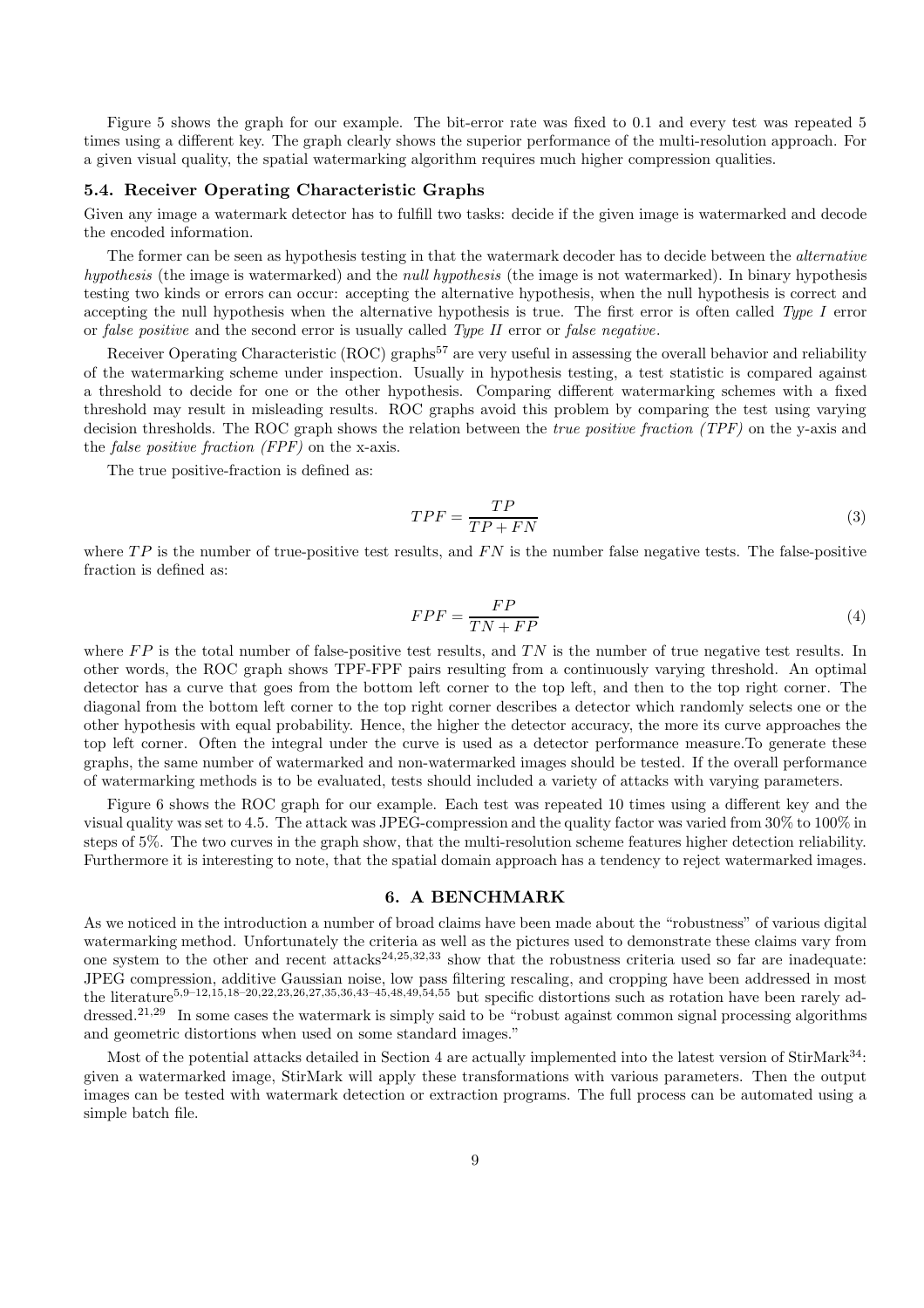

<sup>0</sup> 0.1 0.2 0.3 0.4 0.5 0.6 0.7 0.8 0.9 <sup>1</sup> <sup>0</sup>  $0.1$  $0.2$  $0.3$  $\frac{9}{5}$  0.4 0.5 0.6  $0.7$ 0.8  $0.9$ 1 False Positive Rate True Positive Rate Spatial Domain Multi−Resolution

**Figure 5.** Attack vs. visual quality graph for spread spectrum modulation in a spatial and multi-resolution environment. The bit-error rate was set to 0.1. The curves clearly show that the multi-resolution approach accommodates larger compression ratios for a given visual quality.

**Figure 6.** ROC graph for spread spectrum modulation in a spatial and multi-resolution environment. The curve corresponding to the multi-resolution approach is closer to the top left corner, which indicates it superior performance.

## **6.1. Image Database**

It is important to test an image watermarking software on many different images and for fair comparison the same set of sample images should always be used. Pictures can be interesting from the signal processing point of view: textured/smooth areas, size, synthetic, with straight edges, sharp, blur, brightness/contrast, etc. They should also cover a broad range of contents and types. It is impossible to get an exhaustive list of classes of pictures and stock photo companies have a lot of difficulties to set up a satisfactory index. However one can at least retain the main themes that are common among these libraries and that are used very often in the press in order to keep a wide range of kind of pictures: colors, textures, patterns, shapes, lightning.

Some image databases already exist for image processing research. The USC-SIPI Image Database is an example of such database<sup>50</sup> where one can find the "classics:" lena, baboon, peppers, etc. Using these databases for research on digital watermarking and indeed copyright protection is somewhat hypocritical as "some of the images in the database were scanned from copyrighted material"<sup>50</sup> and the "origin of many is unknown."<sup>50</sup> Consequently we tried to find a wide range of other photographers and got the authorisation to use them freely for research on watermarking (including publication in proceedings or journals) as long as credit is given to the photographer.

## **6.2. Rating and Procedure**

We suggest the following procedure for the test. For each image in the set:

- Embed a watermark with strongest strength which does not introduce annoying effects: the quality rating defined in Section 3.2 should be at least 4. In the case of private watermarking of type I, semi-public watermarking and public-watermarking system embed an 80-bit watermark.
- Apply the StirMark benchmark to produce a set of distorted version of the image.
- Try to detect  $(80\%)$  or recover (all) the watermark.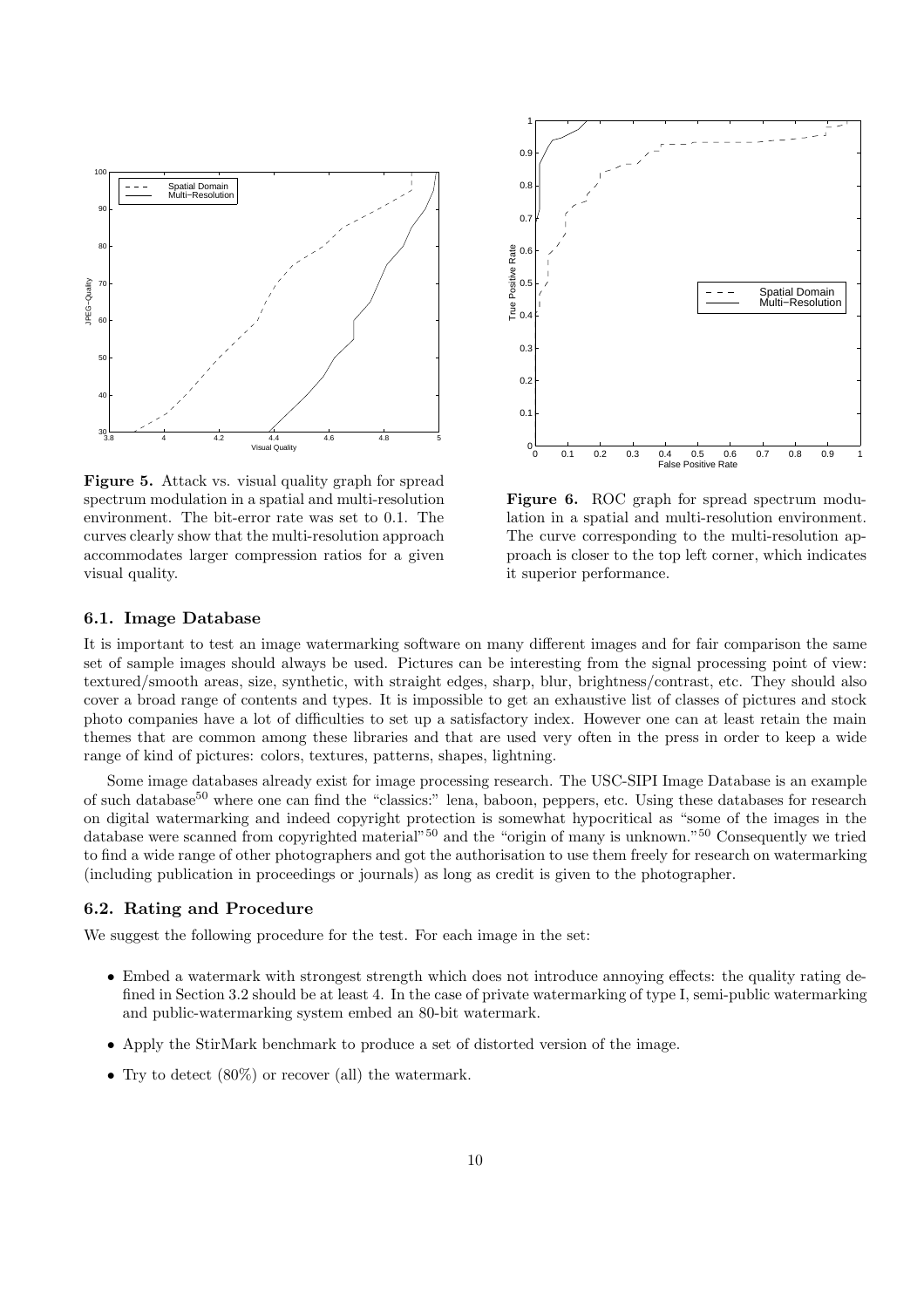For this first version of our benchmark we did not put any weighting on the possible attacks. A watermark extracted or detected successfully – depending on the type of watermarking – gives one mark. For each type of attack these marks are averaged to give a mark out of 20 and the resulting marks are averaged to give the final mark.

A detailed list of attacks, our set of images and some results are presented at: <http://www.cl.cam.ac.uk/ ~fapp2/watermarking/benchmark/>

# **7. CONCLUSION**

In this paper we addressed the issue of how to perform fair benchmarking and performance evaluation of digital watermarking methods. In a first part we have shown that for a fair comparison between different methods, the visual degradation of the images has to be taken into account. We have reviewed a variety of commonly used distortion metrics. The drawback of these distortion metrics is that they are not correlated to the HVS. We therefore presented another distortion metric which is adapted to the HVS and hence more suitable for digital watermarking. In addition the metric allows comparison even if the distortion is in a different color channel. Distortion metrics such as the PSNR are not suitable for this because they give a distortion value for all color channels, for example Y, U and V. Then we looked at how to evaluate the performance of different watermarking methods in a research environment. Further work could try to improve this measure by taking into account possible minor non linear geometric distortions.¶ We have proposed four different graphs which can be used to evaluate individual performance and allow fair comparison between different methods. We also proposed the use of ROC graphs, which are very useful in assessing the overall statistical detection behavior of watermarking methods. The usefulness of all graphs has been demonstrated by comparing two different watermarking methods.

As mentioned, the introduced performance evaluation is very useful in a scientific environment since one needs full access to the algorithms and their parameters. However in a commercial environment this is often not the case. We therefore propose a generic benchmark test which can be used to evaluate watermarking methods without going into technical details. The benchmark tests the robustness of the watermarking methods using a variety of attacks and distortions. The result is a single number between 0 and 20 which describes the overall performance of the methods. The higher the number, the better the performance. However it is important to note that even for this benchmarking the distortion has to be taken into account. This means that the methods should be parametrised such that the visual degradation is the same for all tested methods. As a basis for our benchmark and in order to limit the number of attacks to be tested, we enhanced  $\text{Si}^{\text{Mark}}$  to include a set of pre-defined typical attacks (rotation, scaling, colour quantisation, etc.) and better random geometric distortions.<sup>32</sup>

Furthermore it is important that all tests are run several times, using different keys and different images. We therefore propose a set of test-images to be used for the evaluation of watermarking methods. These image are freely usable for research purpose only as long as credit is given to the artist.

#### **Acknowledgements**

The first author thanks Professor Ebrahimi, Swiss Federal Institute of Technology, Lausanne, for introducing him to the presented topic and is grateful for the technical discussions, insights and hints.

The second author is grateful to the Intel Corporation for financial support under the grant "Robustness of Information Hiding Systems."

Some of the ideas presented here were clarified by discussion with Ross J. Anderson, University of Cambridge and Jean-Luc Dugelay, Institut Eurécom. The authors would like to express their thanks to all the artists and photographs who cooperated with them by giving the right to use their work and by providing useful feedback.

#### **REFERENCES**

<sup>1.</sup> Ross J. Anderson. Why cryptosystems fail. *Communications of the ACM*, 37(11):32–40, November 1994.

<sup>2.</sup> Ross J. Anderson, editor. *Information hiding: first international workshop*, volume 1174 of *Lecture Notes in Computer Science*, Isaac Newton Institute, Cambridge, England, May 1996. Springer-Verlag, Berlin, Germany, ISBN 3-540-61996-8.

**ISuch measure could be based on the GSSNR** as it is block-based and these minor distortions would not affect the blocks very much.  $\mathbb{R}$ StirMark was originally written by Markus G. Kuhn to test robustness against bilinear random geometric distortions.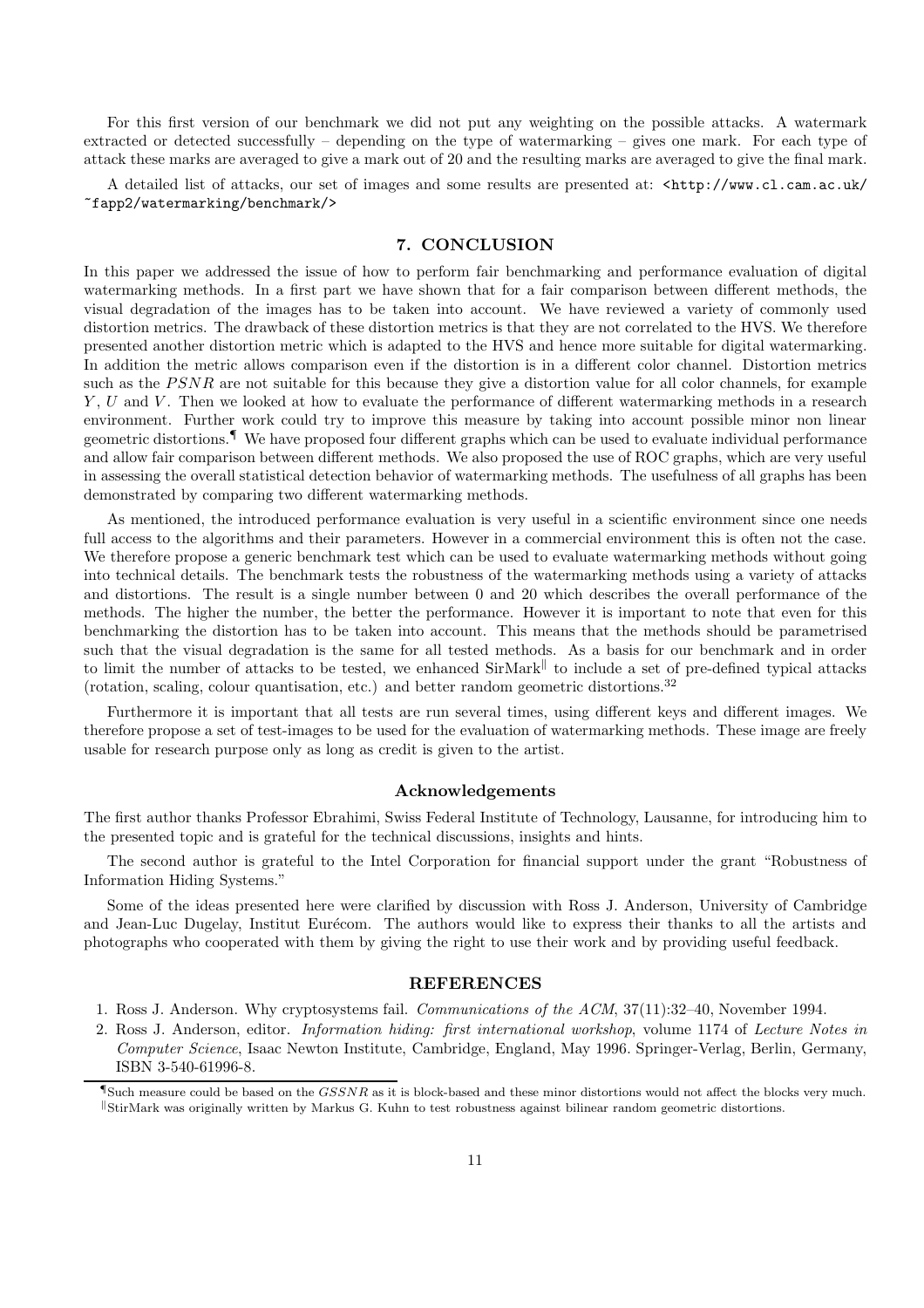- 3. David Aucsmith, editor. *Information Hiding: Second International Workshop*, volume 1525 of *Lecture Notes in Computer Science*, Portland, Oregon, USA, 1998. Springer-Verlag, Berlin, Germany, ISBN 3-540-65386-4.
- 4. R. Barnett and D. E. Pearson. Frequency mode LR attack operator for digitally watermarked images. *Electronics Letters*, 34(19):1837–1839, September 1998.
- 5. Mauro Barni, Franco Bartolini, Vito Cappellini, and Alessandro Piva. A DCT-domain system for robust image watermarking. *Signal Processing*, 66(3):357–372, May 1998. European Association for Signal Processing (EURASIP).
- 6. Anonymous (<zguan.bbs@bbs.ntu.edu.tw>). Learn cracking IV another weakness of PictureMarc. <news:tw. bbs.comp.hacker> mirrored on <http://www.cl.cam.ac.uk/~fapp2/watermarking/image\_watermarking/digimarc\_ crack.html>, August 1997. Includes instructions to override any Digimarc watermark using PictureMarc.
- 7. Gordon W. Braudaway. Results of attacks on a claimed robust digital image watermark. In van Renesse.<sup>47</sup> ISBN 0-8194-2556-7, ISSN 0277-786X.
- 8. G. Caronni. Ermitteln unauthorisierter verteiler von maschinenlesbaren daten. Technical report, ETH Zürich, Switzerland, August 1993.
- 9. Germano Caronni. Assuring ownership rights for digital images. In H.H. Brüggermann and W. Gerhardt-Häckl, editors, *Reliable IT Systems (VIS'95)*, pages 251–263. Vieweg Publishing Company, Germany, 1995.
- 10. Ingemar J. Cox, Joe Kilian, Tom Leighton, and Talal Shamoon. A secure, robust watermark for multimedia. In Anderson,<sup>2</sup> pages 183-206. ISBN 3-540-61996-8.
- 11. Ingemar J. Cox and Matt L. Miller. A review of watermarking and the importance of perceptual modeling. In Rogowitz and Pappas.<sup>37</sup> ISBN 0-8194-2427-7, ISSN 0277-786X.
- 12. J. F. Delaigle, C. De Vleeschouwer, and B. Macq. Watermarking algorithm based on a human visual model. *Signal Processing*, 66(3):319–335, May 1998. European Association for Signal Processing (EURASIP).
- 13. Jana Dittmann, Petra Wohlmacher, Patrick Horster, and Ralf Steinmetz, editors. *Multimedia and Security – Workshop at ACM Multimedia'98*, volume 41 of *GMD Report*, Bristol, United Kingdom, September 1998. ACM, GMD – Forschungszentrum Informationstechnik GmbH.
- 14. Ahmet M. Eskicioglu and Paul S. Fisher. Image auality measures and their performance. *IEEE Transactions on Communication*, 43(12):2959–2965, December 1995.
- 15. Frank Hartung and Bernd Girod. Watermarking of uncompressed and compressed video. *Signal Processing*, 66(3):283–301, May 1998. European Association for Signal Processing (EURASIP).
- 16. Alexander Herrigel, Joseph J. K. O'Ruanaidh, Holger Petersen, Shelby Pereira, and Thierry Pun. Secure copyright protection techniques for digital images. In Aucsmith,<sup>3</sup> pages 169-190. ISBN 3-540-65386-4.
- 17. Marty Katz. Digital watermarks often fail on Web images. The New York Times, 11 November 1997.
- 18. E. Koch and J. Zhao. Towards robust and hidden image copyright labeling. In *Workshop on Nonlinear Signal and Image Processing*, pages 452–455, Neos Marmaras, Greece, June 1995. IEEE.
- 19. Deepa Kundur and Dimitrios Hatzinakos. A robust digital image watermarking method using wavelet-based fusion. In *International Conference on Image Processing*, pages 544–547, Santa Barbara, California, USA, October 1997. IEEE.
- 20. Deepa Kundur and Dimitrios Hatzinakos. Digital watermarking using multiresolution wavelet decomposition. In *International Conference on Acoustic, Speech and Signal Processing (ICASP)*, volume 5, pages 2969–2972, Seattle, Washington, USA, May 1998. IEEE.
- 21. Martin Kutter. Watermarking resisting to translation, rotation, and scaling. In *Proceedings of SPIE International Symposium on Voice, Video, and Data Communications*, November 1998.
- 22. Martin Kutter, F. Jordan, and Frank Bossen. Digital watermarking of color images using amplitude modulation. *Journal of Electronic Imaging*, 7(2):326–332, April 1998.
- 23. Gerrit C. Langelaar, Jan C. A. van der Lubbe, and Reginald L. Lagendijk. Robust labeling methods for copy protection of images. In Ishwar K. Sethin and Ramesh C. Jain, editors, *Storage and Retrieval for Image and Video Database V*, volume 3022, pages 298–309, San Jose, California, USA, February 1997. The Society for Imaging Science and Technology (IS&T) and the International Society for Optical Engineering (SPIE), SPIE. ISBN 0-8194-2433-1, ISSN 0277-786X.
- 24. Jean-Paul M. G. Linnartz and Marten van Dijk. Analysis of the sensitivity attack against electronic watermarks in images. In Aucsmith,<sup>3</sup> pages  $258-272$ . ISBN 3-540-65386-4.
- 25. Maurice Maes. Twin peaks: The histogram attack on fixed depth image watermarks. In Aucsmith,<sup>3</sup> pages 290–305. ISBN 3-540-65386-4.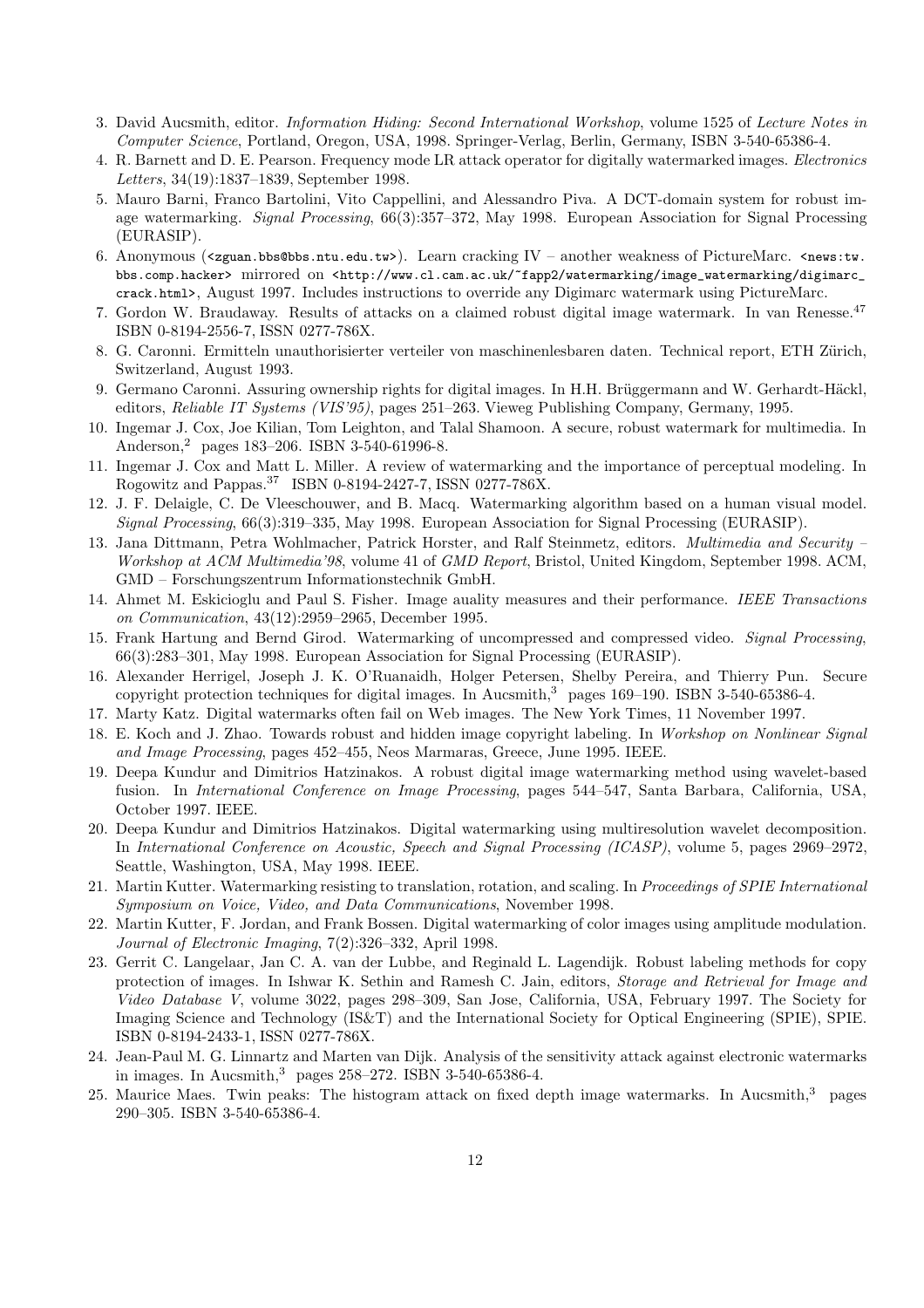- 26. Gianluca Nicchiotti and Ennio Ottaviano. Non-invertible statistical wavelet watermarking. In *9th European Signal Processing Conference (EUSIPCO'98)*, pages 2289–2292, Island of Rhodes, Greece, 8–11 September 1998. ISBN 960-7620-05-4.
- 27. N. Nikolaidis and I. Pitas. Robust image watermarking in the spatial domain. *Signal Processing*, 66(3):385–403, May 1998. European Association for Signal Processing (EURASIP).
- 28. Paulo Roberto Rosa Lopes Nunes, Abraham Alcaim, and Mára Regina Labuto Fragoso da Silva. Quality measures of compressed images for classification purposes. Technical Report CCR-146, IBM Brasil, Rio Scientific Center, P.O. Box 4624, 20.0001 Rio de Janeiro, Brazil, October 1992.
- 29. Joseph J. K. O'Ruanaidh and Thierry Pun. Rotation, scale and translation invariant spread spectrum digital image watermarking. *Signal Processing*, 66(3):303–317, May 1998. European Association for Signal Processing (EURASIP).
- 30. Adrian Perrig. A copyright protection environment for digital images. Diploma dissertation, Ecole Polytechnique ´ Fédérale de Lausanne, Lausanne, Switzerland, February 1997.
- 31. Fabien A. P. Petitcolas. Weakness of existing watermarking schemes. <http://www.cl.cam.ac.uk/~fapp2/ watermarking/image\_watermarking/>, October 1997.
- 32. Fabien A. P. Petitcolas and Ross J. Anderson. Weaknesses of copyright marking systems. In Dittmann et al.,<sup>13</sup> pages 55–61.
- 33. Fabien A. P. Petitcolas, Ross J. Anderson, and Markus G. Kuhn. Attacks on copyright marking systems. In Aucsmith,<sup>3</sup> pages 218–238. ISBN 3-540-65386-4.
- 34. Fabien A. P. Petitcolas and Markus G. Kuhn. StirMark 2. <http://www.cl.cam.ac.uk/~fapp2/watermarking/ stirmark/>, November 1997.
- 35. Christine I. Podilchuk and Wenjun Zeng. Digital image watermarking using visual models. In Rogowitz and Pappas, <sup>37</sup> pages 100–111. ISBN 0-8194-2427-7, ISSN 0277-786X.
- 36. St´ephane Roche and Jean-Luc Dugelay. M´ecanismes de s´ecurit li´es la transmission des images. In *COompression et REprsentation des Signaux Audiovisuels (CORESA'97)*, Issy-les-Moulineaux, France, March 1997.
- 37. Bernice E. Rogowitz and Thrasyvoulos N. Pappas, editors. *Human Vision and Electronic Imaging II*, volume 3016, San Jose, California, USA, February 1997. The Society for Imaging Science and Technology (IS&T) and the International Society for Optical Engineering (SPIE), SPIE, ISBN 0-8194-2427-7, ISSN 0277-786X.
- 38. Khalid Sayood. *Introducation to Data Compression*, chapter 7, page 142. Morgan Kaufmann Publishers, 1996.
- 39. Mitchell D. Swanson, Mei Kobayashi, and Ahmed H. Tewfik. Multimedia data-embedding and watermarking technologies. *Proceedings of the IEEE*, 86(6):1064–1087, June 1998.
- 40. Mitchell D. Swanson, Bin Zu, and Ahmed H. Tewfik. Robust data hiding for images. In *7th Digital Signal Processing Workshop (DSP 96)*, pages 37–40, Loen, Norway, September 1996. IEEE.
- 41. K. Tanaka, Y. Nakamura, and K. Matsui. Embedding secret information into a dithered multilevel image. In *Proceeding of the 1990 IEEE Military Communications Conference*, pages 216–220, September 1990.
- 42. K. Tanaka, Y. Nakamura, and K. Matsui. Embedding the attribute information into a dithered image. *Systems and Computers in Japan*, 21(7), 1990.
- 43. A. Z. Tirkel, C. F. Osborne, and T. E. Hall. Image and watermark registration. *Signal Processing*, 66(3):373–383, May 1998. European Association for Signal Processing (EURASIP).
- 44. A. Z. Tirkel, G. A. Rankin, R. M. van Schyndel, W. J. Ho, N. R. A. Mee, and C. F. Osborne. Electronic watermark. In *Digital Image Computing, Technology and Applications (DICTA'93)*, pages 666–673, Macquarie University, Sidney, 1993.
- 45. Dimitrios Tzovaras, Nikitas Karagiannis, and Michael G. Strintzis. Robust image watermarking in the subband or discrete cosine transform domain. In *9th European Signal Processing Conference (EUSIPCO'98)*, pages 2285–2288, Island of Rhodes, Greece, 8–11 September 1998. ISBN 960-7620-05-4.
- 46. Christian J. van den Branden Lambrecht and Joyce E. Farrell. Perceptual quality metric for digitally coded color images. In *Proceeding of EUSIPCO*, pages 1175–1178, Trieste, Italy, September 1996.
- 47. Rudolf L. van Renesse, editor. *Optical Security and Counterfeit Deterrence Techniques II*, volume 3314, San Jose, California, USA, January 1998. The Society for Imaging Science and Technology (IS&T) and the International Society for Optical Engineering (SPIE), SPIE, ISBN 0-8194-2556-7, ISSN 0277-786X.
- 48. R. G. van Schyndel, A. Z. Tirkel, and C. F. Osborne. A digital watermark. In *International Conference on Image Processing*, volume 2, pages 86–90, Austin, Texas, USA, 1994. IEEE.